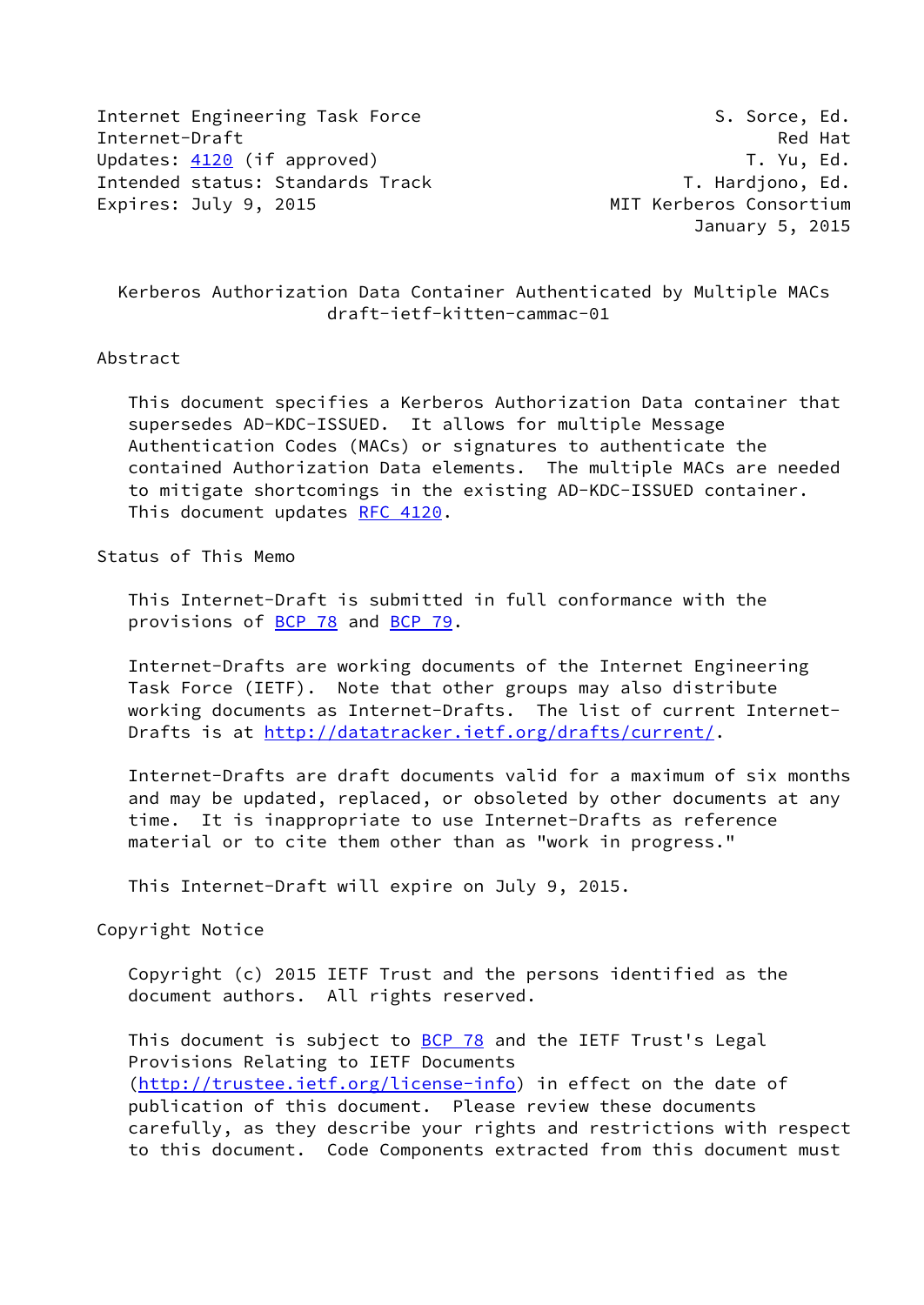<span id="page-1-1"></span>Internet-Draft Container Authenticated by Multiple MACs January 2015

 include Simplified BSD License text as described in Section 4.e of the Trust Legal Provisions and are provided without warranty as described in the Simplified BSD License.

### Table of Contents

|    | Introduction $\cdots \cdots \cdots \cdots \cdots \cdots \cdots \cdots \cdots$ |                            |
|----|-------------------------------------------------------------------------------|----------------------------|
|    |                                                                               |                            |
| 3. |                                                                               | $\overline{\phantom{0}}^2$ |
| 4. |                                                                               | $\frac{4}{1}$              |
|    |                                                                               | 6                          |
| 6. |                                                                               | 6                          |
|    |                                                                               | 6                          |
|    |                                                                               | 6                          |
|    |                                                                               | <u>8</u>                   |
|    |                                                                               | <u>8</u>                   |
|    | 10.1. Normative References 8                                                  |                            |
|    | 10.2. Informative References 9                                                |                            |
|    |                                                                               | <u>_9</u>                  |
|    |                                                                               |                            |

#### <span id="page-1-0"></span>[1](#page-1-0). Introduction

 This document specifies a new Authorization Data container for Kerberos, called the CAMMAC (Container Authenticated by Multiple MACs). The ASN.1 type implementing the CAMMAC concept is the AD- CAMMAC, which supersedes the AD-KDC-ISSUED Authorization Data type specified in [\[RFC4120](https://datatracker.ietf.org/doc/pdf/rfc4120)]. This new container allows both the receiving application service and the Key Distribution Center (KDC) itself to verify the authenticity of the contained authorization data. The AD- CAMMAC container can also include additional verifiers that "trusted services" can use to verify the contained authorization data.

<span id="page-1-2"></span>[2](#page-1-2). Requirements Language

 The key words "MUST", "MUST NOT", "REQUIRED", "SHALL", "SHALL NOT", "SHOULD", "SHOULD NOT", "RECOMMENDED", "MAY", and "OPTIONAL" in this document are to be interpreted as described in [RFC 2119 \[RFC2119](https://datatracker.ietf.org/doc/pdf/rfc2119)].

## <span id="page-1-3"></span>[3](#page-1-3). Motivations

 The Kerberos protocol allows clients to submit arbitrary authorization data for a KDC to insert into a Kerberos ticket. These client-requested authorization data allow the client to express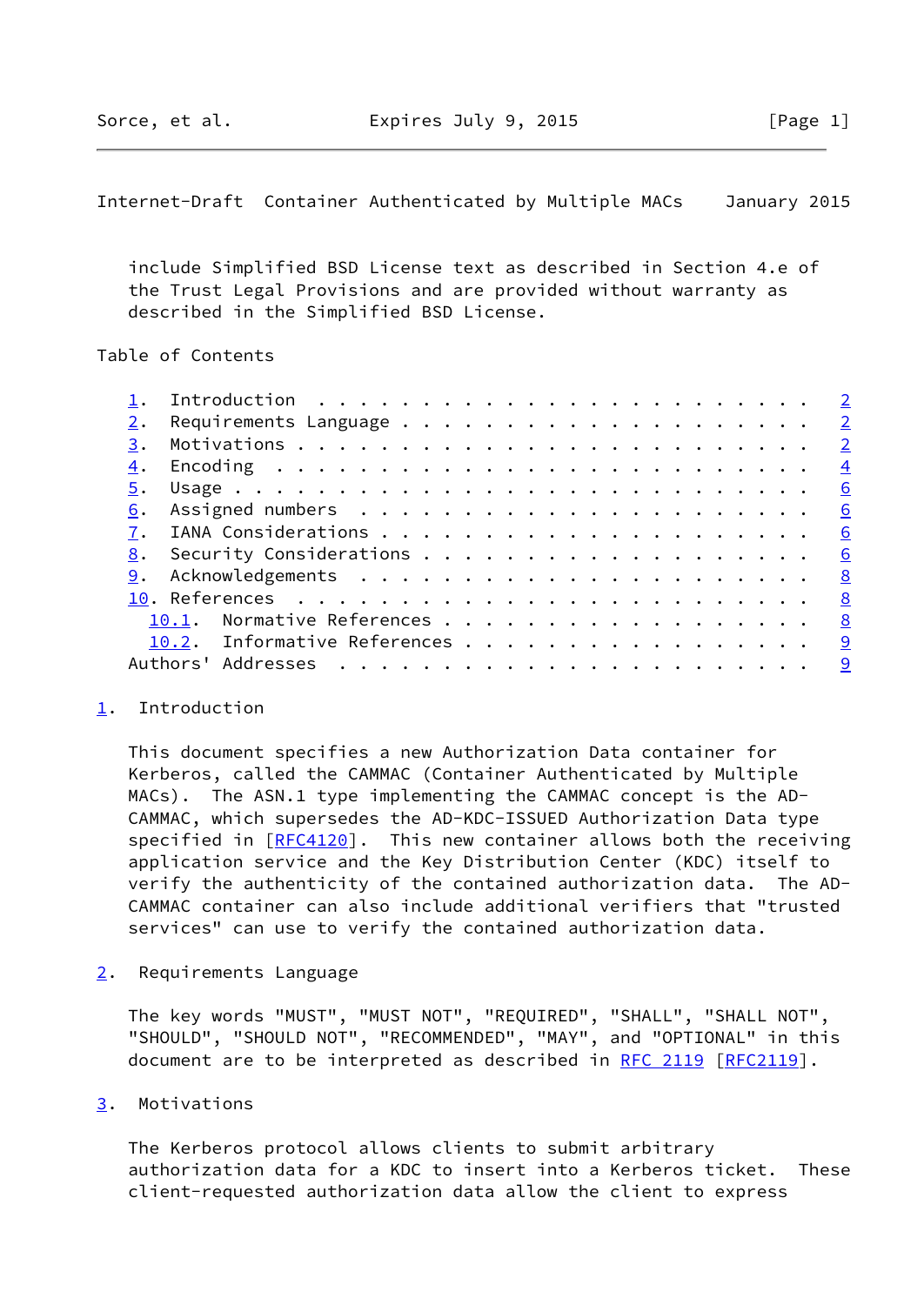authorization restrictions that the application service will interpret. With few exceptions, the KDC can safely copy these client-requested authorization data to the issued ticket without necessarily inspecting, interpreting, or filtering their contents.

Sorce, et al. **Expires July 9, 2015** [Page 2]

Internet-Draft Container Authenticated by Multiple MACs January 2015

 The AD-KDC-ISSUED authorization data container specified in [RFC 4120](https://datatracker.ietf.org/doc/pdf/rfc4120) [\[RFC4120](https://datatracker.ietf.org/doc/pdf/rfc4120)] is a means for KDCs to include positive or permissive (rather than restrictive) authorization data in service tickets in a way that the service named in a ticket can verify that the KDC has issued the contained authorization data. This capability takes advantage of a shared symmetric key between the KDC and the service to assure the service that the KDC did not merely copy client requested authorization data to the ticket without inspecting them.

 The AD-KDC-ISSUED container works well for situations where the flow of authorization data is from the KDC to the service. However, protocol extensions such as Constrained Delegation (S4U2Proxy [\[MS-SFU](#page-9-2)]) require that a service present to the KDC a service ticket that the KDC previously issued, as evidence that the service is authorized to impersonate the client principal named in that ticket. In the S4U2Proxy extension, the KDC uses the evidence ticket as the basis for issuing a derivative ticket that the service can then use to impersonate the client. The authorization data contained within the evidence ticket constitute a flow of authorization data from the application service to the KDC. The properties of the AD-KDC-ISSUED container are insufficient for this use case because the service knows the symmetric key for the checksum in the AD-KDC-ISSUED container. Therefore, the KDC has no way to detect whether the service has tampered with the contents of the AD-KDC-ISSUED container within the evidence ticket.

 The new AD-CAMMAC authorization data container specified in this document improves upon AD-KDC-ISSUED by including additional verifier elements. The svc-verifier (service verifier) element of the AD- CAMMAC has the same functional and security properties as the ad checksum element of AD-KDC-ISSUED; the svc-verifier allows the service to verify the integrity of the AD-CAMMAC contents as it already could with the AD-KDC-ISSUED container. The kdc-verifier and other-verifiers elements are new to AD-CAMMAC and provide its enhanced capabilities.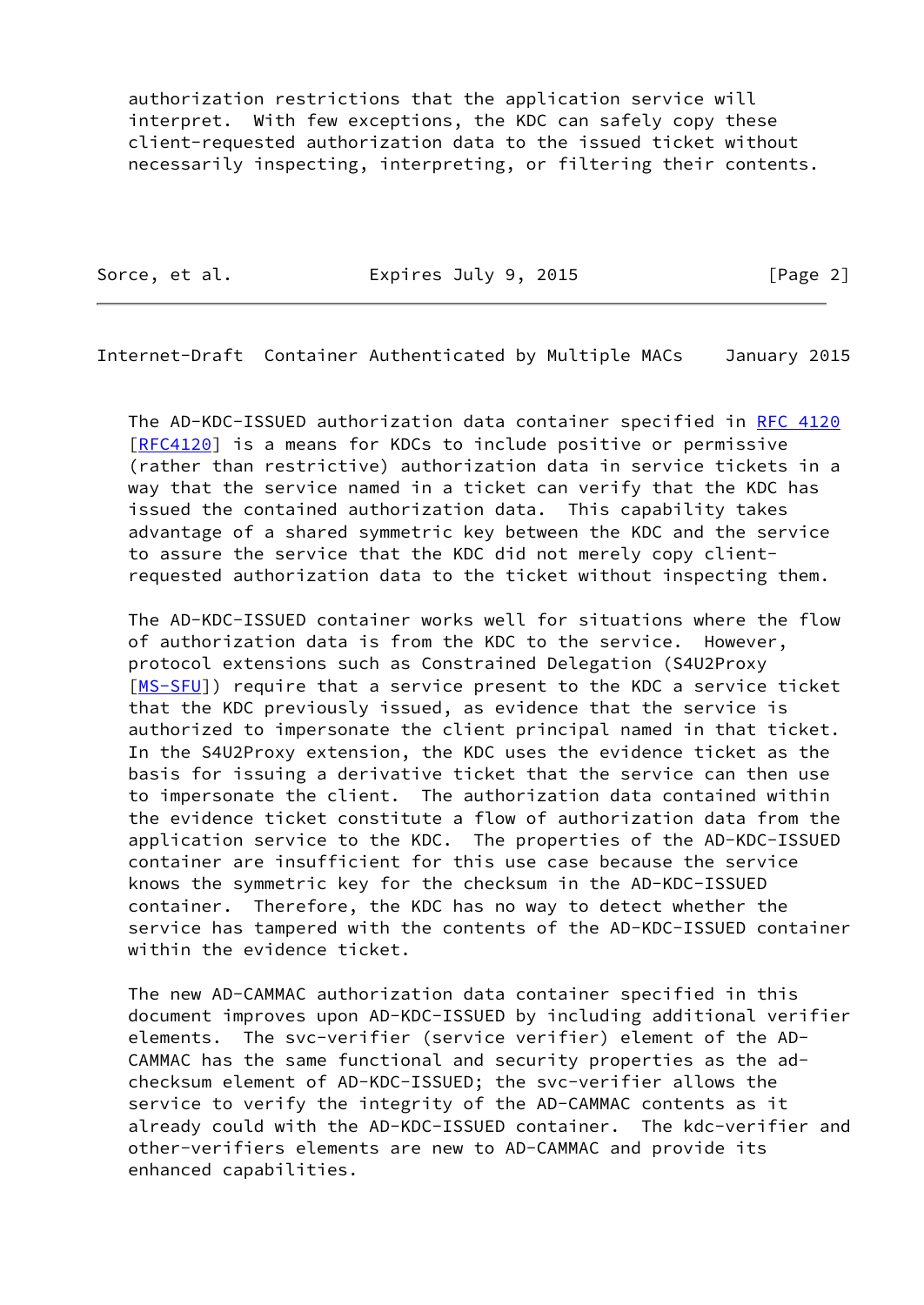The kdc-verifier element of the AD-CAMMAC container allows a KDC to verify the integrity of authorization data that it previously inserted into a ticket, by using a key that only the KDC knows. The KDC thus avoids recomputing all of the authorization data for the issued ticket; this recomputation might not always be possible when that data includes ephemeral information such as the strength or type of authentication method used to obtain the original ticket.

 The verifiers in the other-verifiers element of the AD-CAMMAC container are not required, but can be useful when a lesser privileged service receives a ticket from a client and needs to extract the AD-CAMMAC to demonstrate to a higher-privileged "trusted

| Expires July 9, 2015<br>Sorce, et al. | [Page 3] |
|---------------------------------------|----------|
|---------------------------------------|----------|

<span id="page-3-1"></span>Internet-Draft Container Authenticated by Multiple MACs January 2015

 service" on the same host that it is legitimately acting on behalf of that client. The trusted service can use a verifier in the other verifiers element to validate the contents of the AD-CAMMAC without further communication with the KDC.

## <span id="page-3-0"></span>[4](#page-3-0). Encoding

The Kerberos protocol is defined in [\[RFC4120](https://datatracker.ietf.org/doc/pdf/rfc4120)] using Abstract Syntax Notation One (ASN.1)  $[X.680]$  and using the ASN.1 Distinguished Encoding Rules (DER)  $[X.690]$ . For consistency, this specification also uses ASN.1 for specifying the layout of AD-CAMMAC. The ad-data of the AD-CAMMAC authorization data element is the ASN.1 DER encoding of the AD-CAMMAC ASN.1 type specified below.

```
 KerberosV5CAMMAC {
        iso(1) identified-organization(3) dod(6) internet(1)
       security(5) kerberosV5(2) modules(4) cammac(7)
} DEFINITIONS EXPLICIT TAGS ::= BEGIN
```
#### IMPORTS

 AuthorizationData, PrincipalName, Checksum, UInt32, Int32 FROM KerberosV5Spec2 { iso(1) identified-organization(3) dod(6) internet(1) security(5) kerberosV5(2) modules(4) krb5spec2(2) }; -- as defined in [RFC 4120](https://datatracker.ietf.org/doc/pdf/rfc4120).

| AD-CAMMAC    | $\mathbf{::} = \mathsf{SEQUENCE}$ { |
|--------------|-------------------------------------|
| elements     | [0] AuthorizationData,              |
| kdc-verifier | [1] Verifier-MAC OPTIONAL,          |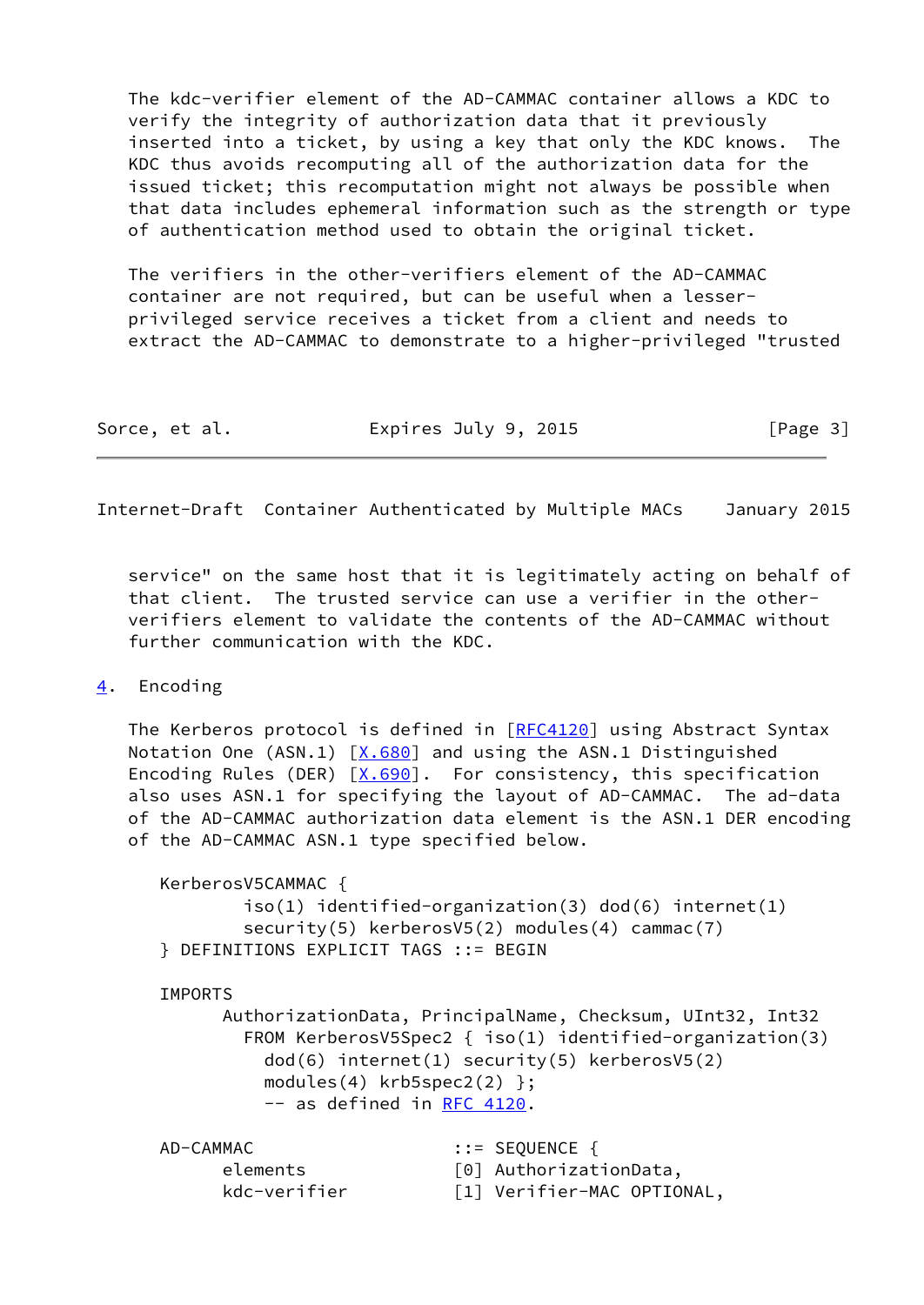```
svc-verifier [2] Verifier-MAC OPTIONAL,
    other-verifiers [3] SEQUENCE (SIZE (1..MAX))
                          OF Verifier OPTIONAL
}
Verifier ::= CHOICE {
     mac Verifier-MAC,
     ...
}
Verifier-MAC ::= SEQUENCE {
    identifier [0] PrincipalName OPTIONAL,
    kvno [1] UInt32 OPTIONAL,
     enctype [2] Int32 OPTIONAL,
    mac [3] Checksum
}
END
```

| Sorce, et al. | Expires July 9, 2015 | [Page 4] |
|---------------|----------------------|----------|
|---------------|----------------------|----------|

Internet-Draft Container Authenticated by Multiple MACs January 2015

elements:

 A sequence of authorization data elements issued by the KDC. These elements are the authorization data that the verifier fields authenticate.

Verifier:

 A CHOICE type that currently contains only one alternative: Verifier-MAC. Future extensions might add support for public-key signatures.

Verifier-MAC:

Contains an [RFC 3961 \[RFC3961](https://datatracker.ietf.org/doc/pdf/rfc3961)] Checksum (MAC) computed over the ASN.1 DER encoding of the AuthorizationData value in the elements field of the AD-CAMMAC. The identifier, kvno, and enctype fields help the recipient locate the key required for verifying the MAC. For the kdc-verifier and the svc-verifier, the identifier, kvno and enctype fields are often obvious from context and MAY be omitted. For the kdc-verifier, the MAC is computed differently than for the svc-verifier and the other-verifiers, as described later. The key usage number for computing the MAC (Checksum) is 64.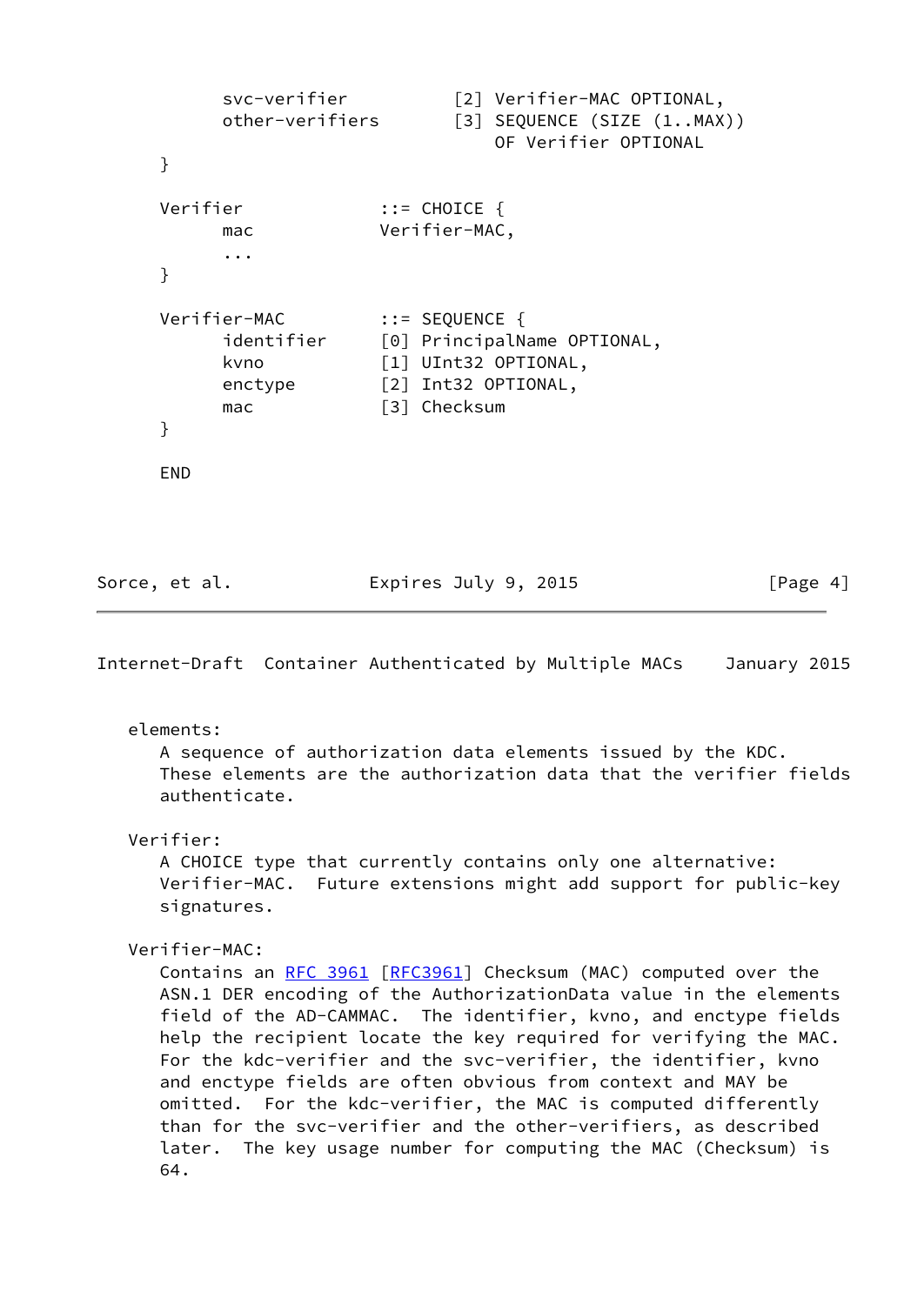kdc-verifier:

 A Verifier-MAC where the key is a long-term key of the local Ticket-Granting Service (TGS). The checksum type is the required checksum type for the enctype of the TGS key. In contrast to the other Verifier-MAC elements, the KDC computes the MAC in the kdc verifier over the ASN.1 DER encoding of the EncTicketPart of the surrounding ticket, but where the AuthorizationData value in the EncTicketPart contains the AuthorizationData value contained in the AD-CAMMAC instead of the AuthorizationData value that would otherwise be present in the ticket. This altered Verifier-MAC computation binds the kdc-verifier to the other contents of the ticket, assuring the KDC that a malicious service has not substituted a mismatched AD-CAMMAC received from another ticket.

### svc-verifier:

 A Verifier-MAC where the key is the same long-term service key that the KDC uses to encrypt the surrounding ticket. The checksum type is the required checksum type for the enctype of the service key used to encrypt the ticket. This field MUST be present if the service principal of the ticket is not the local TGS, including when the ticket is a cross-realm Ticket-Granting Ticket (TGT).

### other-verifiers:

 A sequence of additional verifiers. In each additional Verifier- MAC, the key is a long-term key of the principal name specified in the identifier field. The PrincipalName MUST be present and be a

| Sorce, et al.<br>Expires July 9, 2015 | [Page 5] |
|---------------------------------------|----------|
|---------------------------------------|----------|

<span id="page-5-1"></span>Internet-Draft Container Authenticated by Multiple MACs January 2015

 valid principal in the realm. KDCs MAY add one or more "trusted service" verifiers. Unless otherwise administratively configured, the KDC SHOULD determine the "trusted service" principal name by replacing the service identifier component of the sname of the surrounding ticket with "host". The checksum is computed using a long-term key of the identified principal, and the checksum type is the required checksum type for the enctype of that long-term key. The kvno and enctype SHOULD be specified to disambiguate which of the long-term keys of the trusted service is used.

#### <span id="page-5-0"></span>[5](#page-5-0). Usage

 Application servers and KDCs MAY ignore the AD-CAMMAC container and the authorization data elements it contains. For compatibility with older Kerberos implementations, a KDC issuing an AD-CAMMAC SHOULD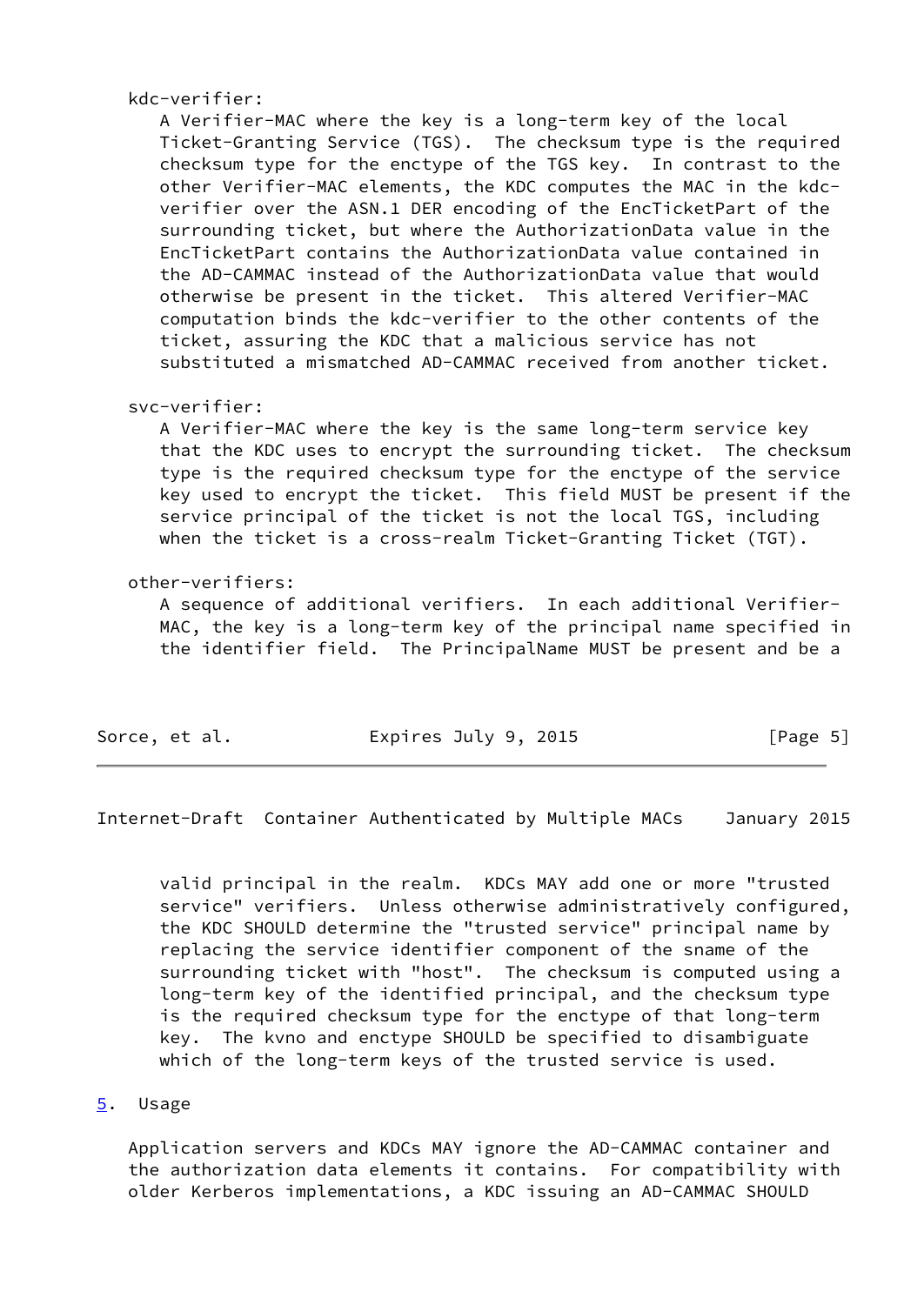enclose it in an AD-IF-RELEVANT container [[RFC4120](https://datatracker.ietf.org/doc/pdf/rfc4120)] unless the KDC knows that the application server is likely to recognize it.

<span id="page-6-0"></span>[6](#page-6-0). Assigned numbers

[RFC 4120](https://datatracker.ietf.org/doc/pdf/rfc4120) is updated in the following ways:

- o The ad-type number 96 is assigned for AD-CAMMAC, updating the table in Section [7.5.4 of \[RFC4120\].](https://datatracker.ietf.org/doc/pdf/rfc4120#section-7.5.4)
- o The table in Section [5.2.6 of \[RFC4120\]](https://datatracker.ietf.org/doc/pdf/rfc4120#section-5.2.6) is updated to map the adtype 96 to "DER encoding of AD-CAMMAC".
- o The key usage number 64 is assigned for the Verifier-MAC checksum, updating the table in **Section 7.5.1 of [RFC4120]**.
- <span id="page-6-1"></span>[7](#page-6-1). IANA Considerations
	- [ RFC Editor: please remove this section prior to publication. ]

 There are no IANA considerations in this document. Any numbers assigned in this document are not in IANA-controlled number spaces.

<span id="page-6-2"></span>[8](#page-6-2). Security Considerations

 The CAMMAC provides data origin authentication for authorization data contained in it, attesting that it originated from the KDC. This section describes the precautions required to maintain the integrity of that data origin authentication through various information flows involving a Kerberos ticket containing a CAMMAC.

 Although authorization data are generally conveyed within the encrypted part of a ticket and are thereby protected by the existing

| Expires July 9, 2015<br>Sorce, et al. | [Page 6] |
|---------------------------------------|----------|
|---------------------------------------|----------|

Internet-Draft Container Authenticated by Multiple MACs January 2015

 encryption scheme used for the surrounding ticket, some authorization data requires the additional protection provided by the CAMMAC.

 Some protocol extensions such as S4U2Proxy allow the KDC to issue a new ticket based on an evidence ticket provided by the service. If the evidence ticket contains authorization data that needs to be preserved in the new ticket, then the KDC MUST verify the kdc verifier prior to copying the contained authorization data to a new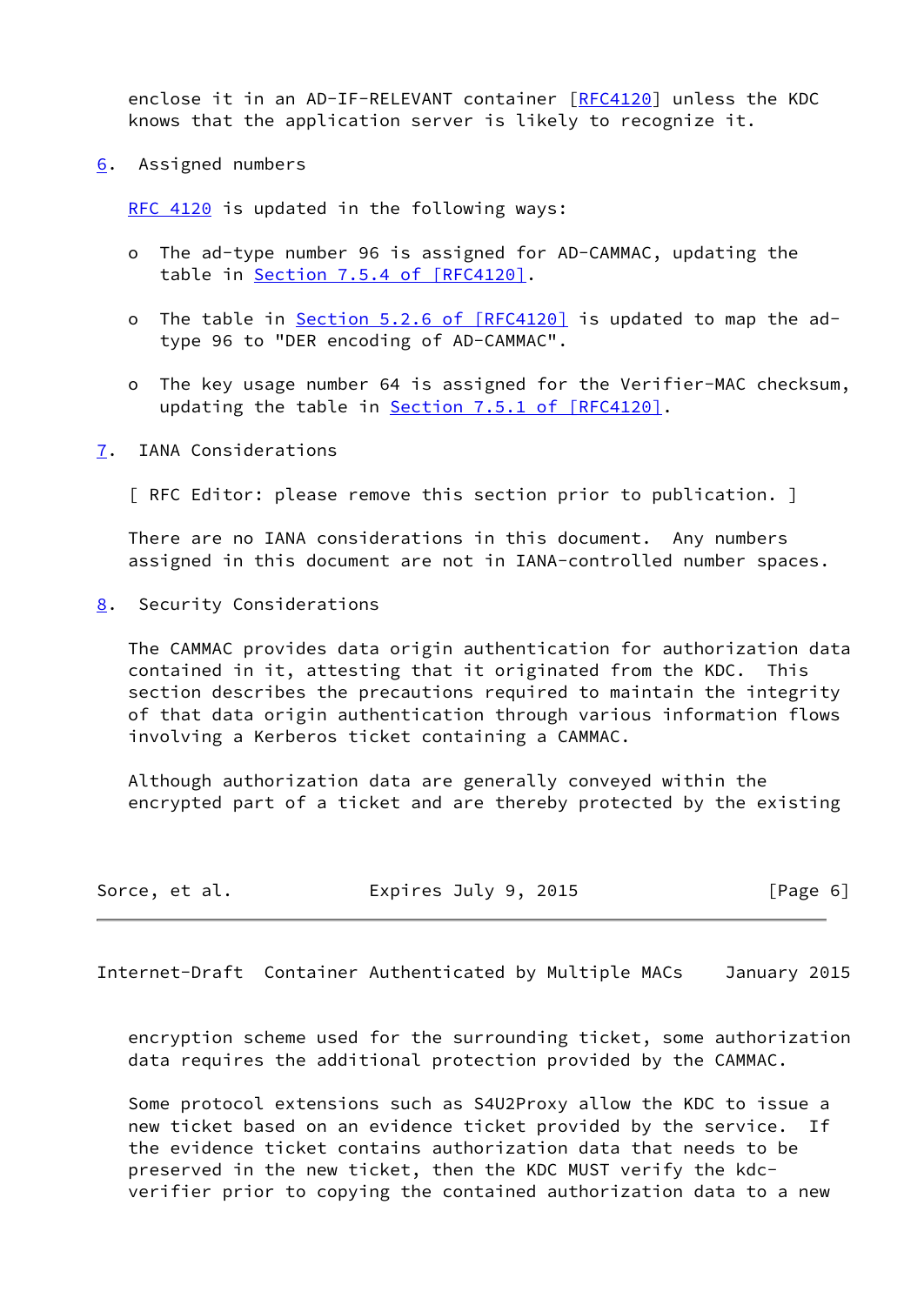CAMMAC, except in the two situations enumerated below.

 Extracting a CAMMAC from a ticket for use as a credential removes it from the context of the ticket. In the general case, this could turn it into a bearer token, with all of the associated security implications. Also, the CAMMAC does not itself necessarily contain sufficient information to identify the client principal. Therefore, application protocols that rely on extracted CAMMACs might need to duplicate a substantial portion of the ticket contents and include that duplicated information in the authorization data contained within the CAMMAC. The extent of this duplication would depend on the security properties required by the application protocol.

 The method for computing the kdc-verifier binds it only to the authorization data contained within the CAMMAC; it does not bind the CAMMAC to any authorization data within the containing ticket but outside the CAMMAC. At least one (non-standard) authorization data type, AD-SIGNEDPATH, attempts to bind to other authorization data in a ticket, and it is very difficult for two such authorization data types to coexist.

 To minimize ticket size when embedding CAMMACs in Kerberos tickets, a KDC MAY omit the kdc-verifier from the CAMMAC when it is not needed. In this situation, the KDC cannot always determine whether the CAMMAC contents are intact. The KDC MUST NOT create a new CAMMAC from an existing one unless the existing CAMMAC has a valid kdc-verifier, with two exceptions:

- 1. Only KDCs for the local realm have knowledge of the local TGS key, so the outer encryption of a local TGT is sufficient to protect the CAMMAC of a local TGT from tampering, assuming that all of the KDCs in the local realm consistently filter out CAMMAC authorization data submitted by clients. The KDC MAY create a new CAMMAC from an existing CAMMAC lacking a kdc-verifier if that CAMMAC is contained within a local TGT and all of the local realm KDCs are configured to filter out CAMMAC authorization data submitted by clients.
- 2. An application service might not use the S4U2Proxy extension, or the realm policy might disallow the use of S4U2Proxy by that

| Sorce, et al. | Expires July 9, 2015 | [Page 7] |
|---------------|----------------------|----------|
|---------------|----------------------|----------|

<span id="page-7-0"></span>Internet-Draft Container Authenticated by Multiple MACs January 2015

service. In such situations where there is no flow of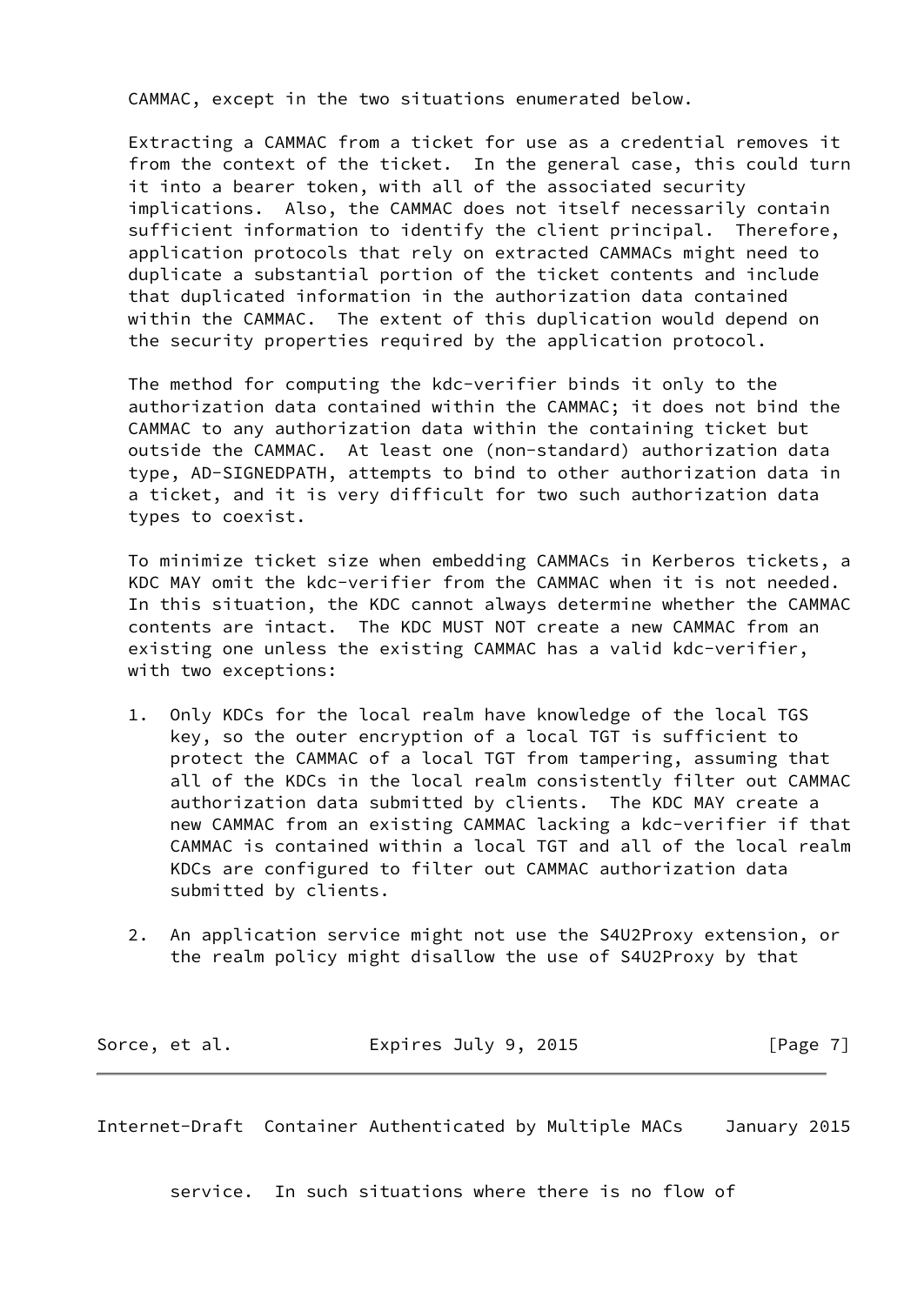authorization data from the service to the KDC, the application service could modify the CAMMAC contents, but such modifications would have no effect on other services. Because of the lack of security impact, the KDC MAY create a new CAMMAC from an existing CAMMAC lacking a kdc-verifier if it is inserting the new CAMMAC into a service ticket for the same service principal as the ticket that contained the existing CAMMAC, but MUST NOT place a kdc-verifier in the new CAMMAC.

 The kdc-verifier in CAMMAC does not bind the service principal name to the CAMMAC contents, because the service principal name is not part of the EncTicketPart. An entity that has access to the keys of two different service principals can decrypt a ticket for one service and encrypt it in the key of the other service, altering the svc verifier to match. Both the kdc-verifier and the svc-verifier would still validate, but the KDC never issued this fabricated ticket. The impact of this manipulation is minor if the CAMMAC contents only communicate attributes related to the client. If an application requires an authenticated binding between the service principal name and the CAMMAC or ticket contents, the KDC MUST include in the CAMMAC some authorization data element that names the service principal.

<span id="page-8-0"></span>[9](#page-8-0). Acknowledgements

 Shawn Emery, Sam Hartman, Greg Hudson, Ben Kaduk, Barry Leiba, Meral Shirazipour, Zhanna Tsitkov, Qin Wu, and Kai Zheng provided helpful technical and editorial feedback on earlier versions of this document.

# <span id="page-8-1"></span>[10.](#page-8-1) References

<span id="page-8-2"></span>[10.1](#page-8-2). Normative References

- [RFC2119] Bradner, S., "Key words for use in RFCs to Indicate Requirement Levels", [BCP 14](https://datatracker.ietf.org/doc/pdf/bcp14), [RFC 2119](https://datatracker.ietf.org/doc/pdf/rfc2119), March 1997.
- [RFC3961] Raeburn, K., "Encryption and Checksum Specifications for Kerberos 5", [RFC 3961](https://datatracker.ietf.org/doc/pdf/rfc3961), February 2005.
- [RFC4120] Neuman, C., Yu, T., Hartman, S., and K. Raeburn, "The Kerberos Network Authentication Service (V5)", [RFC 4120](https://datatracker.ietf.org/doc/pdf/rfc4120), July 2005.
- <span id="page-8-3"></span>[X.680] ISO,, "Information technology -- Abstract Syntax Notation One (ASN.1): Specification of basic notation -- ITU-T Recommendation X.680 (ISO/IEC International Standard 8824-1:2008)", 2008.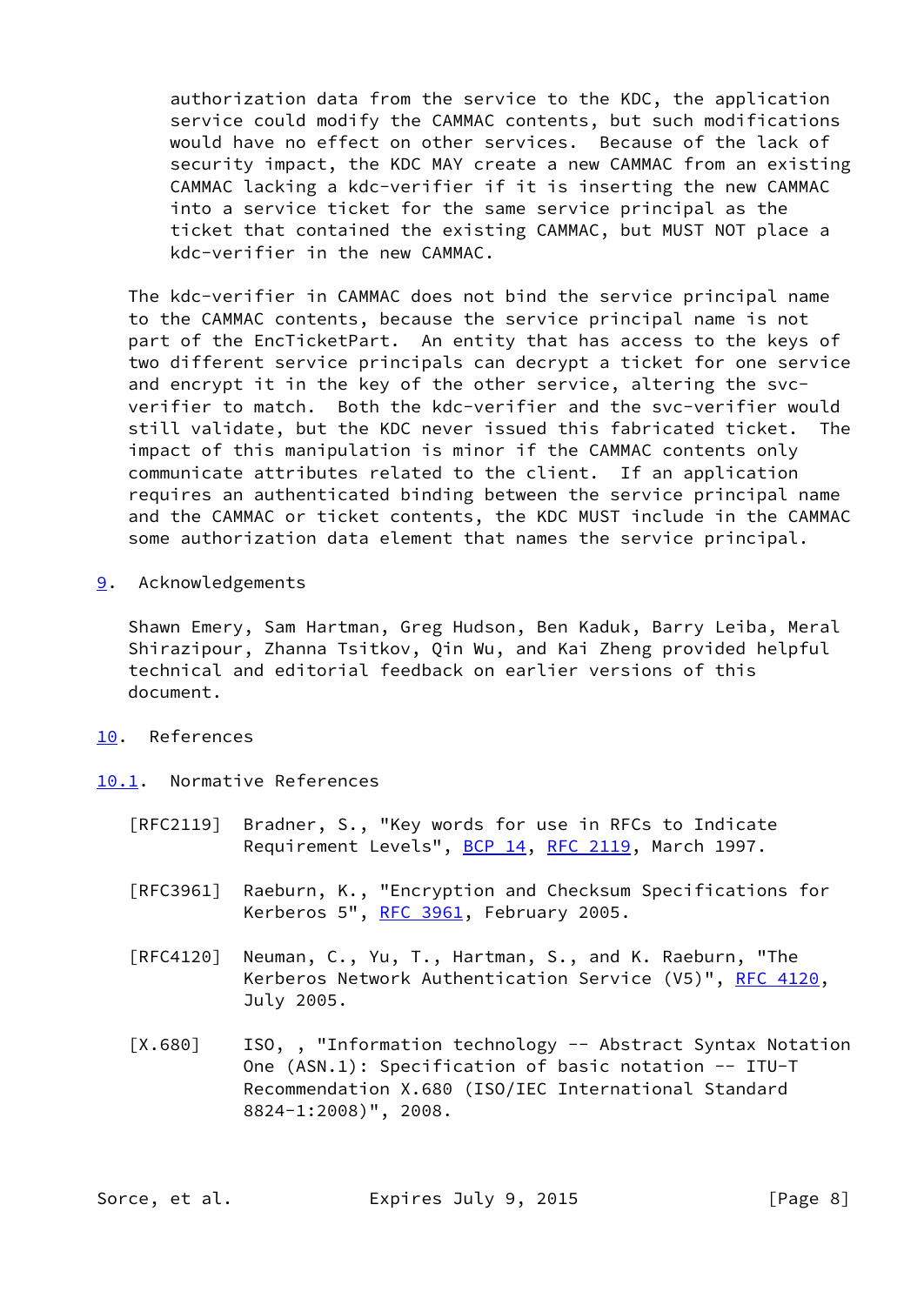<span id="page-9-1"></span>Internet-Draft Container Authenticated by Multiple MACs January 2015

<span id="page-9-3"></span>[X.690] ISO,, "Information technology -- ASN.1 encoding rules: Specification of Basic Encoding Rules (BER), Canonical Encoding Rules (CER) and Distinguished Encoding Rules (DER) -- ITU-T Recommendation X.690 (ISO/IEC International Standard 8825-1:2008)", 1997.

<span id="page-9-0"></span>[10.2](#page-9-0). Informative References

<span id="page-9-2"></span>[\[MS-SFU](#page-9-2)] Microsoft, "[MS-SFU]: Kerberos Protocol Extensions: Service for User and Constrained Delegation Protocol", January 2013, <[http://msdn.microsoft.com/en-us/library/cc246071.aspx>](http://msdn.microsoft.com/en-us/library/cc246071.aspx).

Authors' Addresses

 Simo Sorce (editor) Red Hat

Email: ssorce@redhat.com

 Tom Yu (editor) MIT Kerberos Consortium

Email: tlyu@mit.edu

 Thomas Hardjono (editor) MIT Kerberos Consortium

Email: hardjono@mit.edu